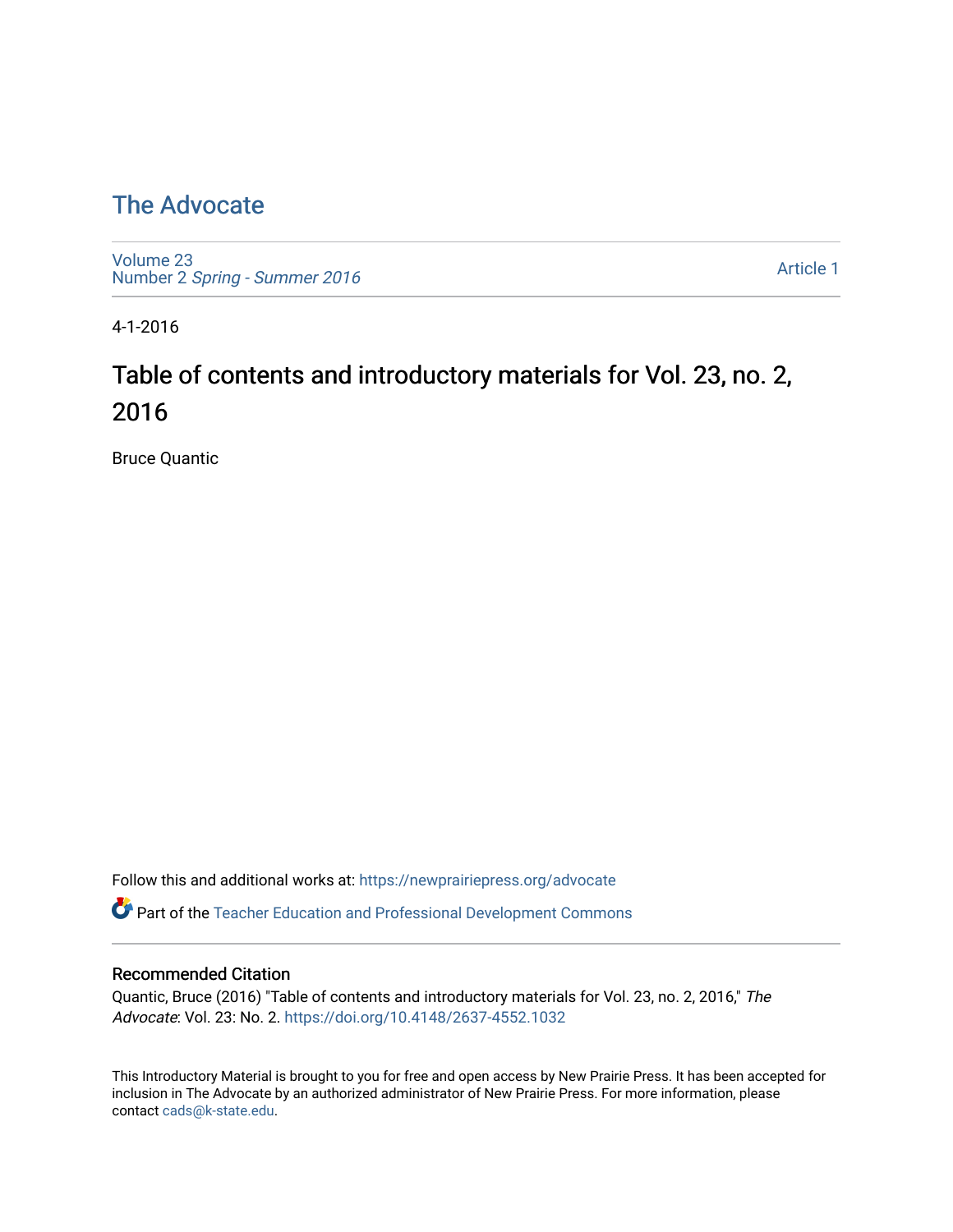## Table of contents and introductory materials for Vol. 23, no. 2, 2016

#### Abstract

This content includes the table of contents and editorial information for vol. 23, issue 2 (Spring - Summer 2016)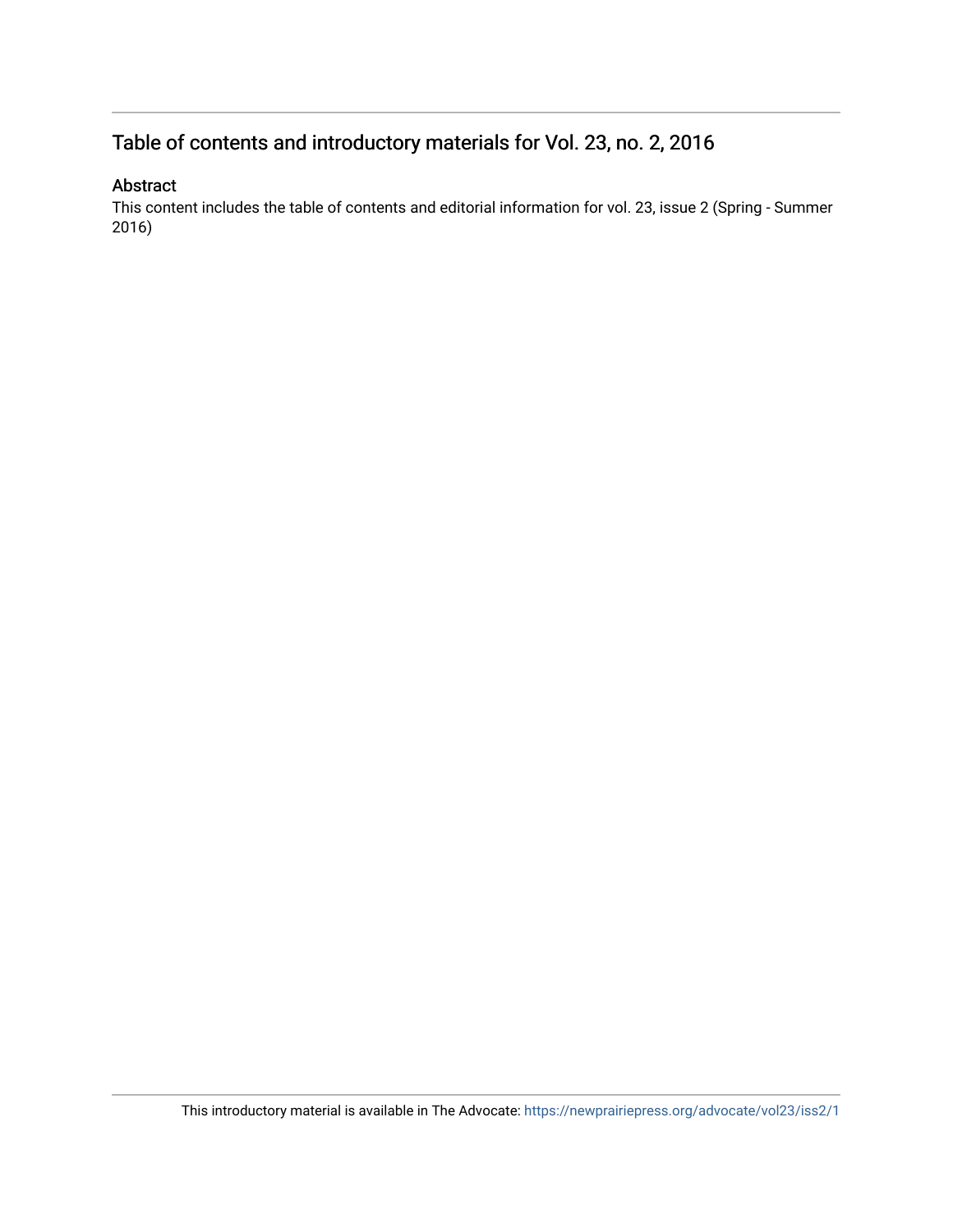

# **SPRING SUMMER 2016 VOL. 23, No. 2**

# **The official publication of the Association of Teacher Educators – Kansas**

### Dr. Bruce Quantic, Editor

Matthew S. Curtis, Web Content Manager / Layout Editor

### **Association of Teacher Educators Kansas Executive Council**

Dr. Laurie Curtis, President Kansas State University

Dr. Dan Stiffler, Vice-President Emporia State University

Dr. Jill Gonzalez-Bravo, Secretary MidAmerica Nazarene University

Dr. Tim Fry, Executive Director Washburn University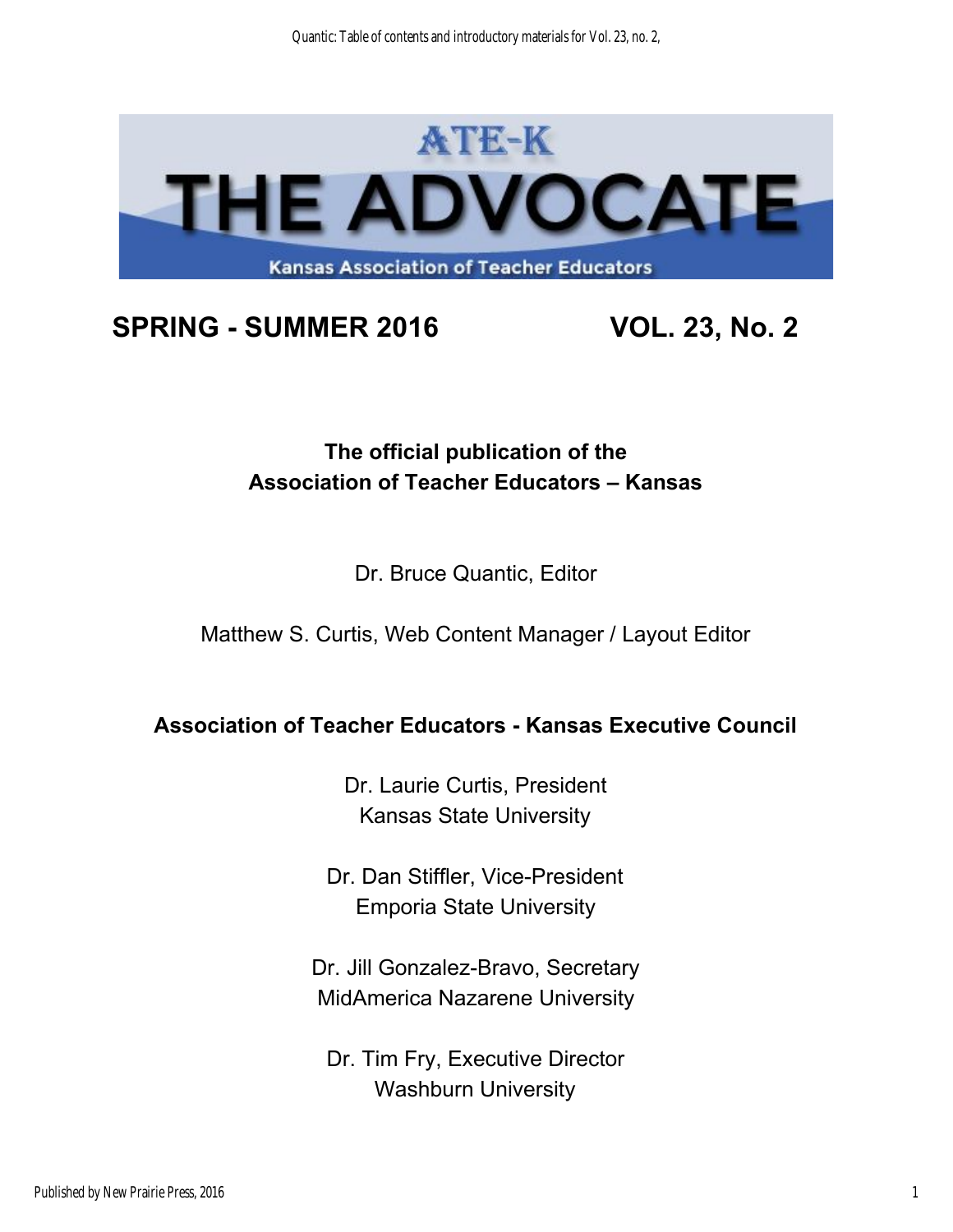#### Greetings from ATE-K,

*Teacher Educators: Inspiring the Future, Honoring the Past is the national theme for ATE this* upcoming year under the presidency of Dr. Shirley Lefever of Wichita State University. When I think back over my time in school, several teachers come to mind that inspired me to be a teacher-and to be the best teacher I could be. I guess you could say that these K-12 teachers were my first teacher educators! Mrs. Churchill in kindergarten let our class hatch chicks, encouraging me to be curious about nature and scientific discovery. She invited us to her house on a snow day to make snow ice cream…how did that change from a liquid to a solid and back again? When I later became a kindergarten teacher, I remembered how important inquiry was to me as a young child. My first year of teaching I made arrangements to hatch chicks and kept the saying "*Don't tell me all the answers, let me enjoy the wonder of wondering*" at the front of my room to remind me to be like Mrs. Churchill and let my students fall in love with observation and questioning.

In 5<sup>th</sup> grade, Mrs. Johnson taught me how to outline informational text so I would retain what I was reading. With a reputation of being a really "hard" teacher, she taught me how to organize and record key points when encountering new information- a skill I continue to use today. Mrs. Stephens in 9<sup>th</sup> grade took the time and energy to seek out the "right book" (a historical novel by Victoria Holt) for me, fostering in me a love of reading that continues today. These teachers didn't just teach me...they taught me how to continue learning beyond their classrooms and they modeled for me what good teachers do. I'm sure that all of you reading this have those special teachers in your lives who deserve to be honored as they helped you strive to be the best student (and now teacher or teacher educator) possible. Please take a bit of time to name them, thank them and honor their work as an educator.

As we reflect back and honor those educators in our own lives who have made a difference, we need to pass their lessons along to inspire the students we encounter in our own teacher education classes. Yes, honor the past and inspire the future! To look for continued inspiration, I encourage you to seek out strong professional learning by reading this issue of *The Advocate* and attending our ATE Annual Conference in Orlando, Florida in mid-February, 2017. For more information please see: http://www.ate1.org/pubs/Home.cfm

Here's to honoring the past…and inspiring future teachers,

Laurie J. Curtis

Laurie J. Curtis, PhD Kansas State University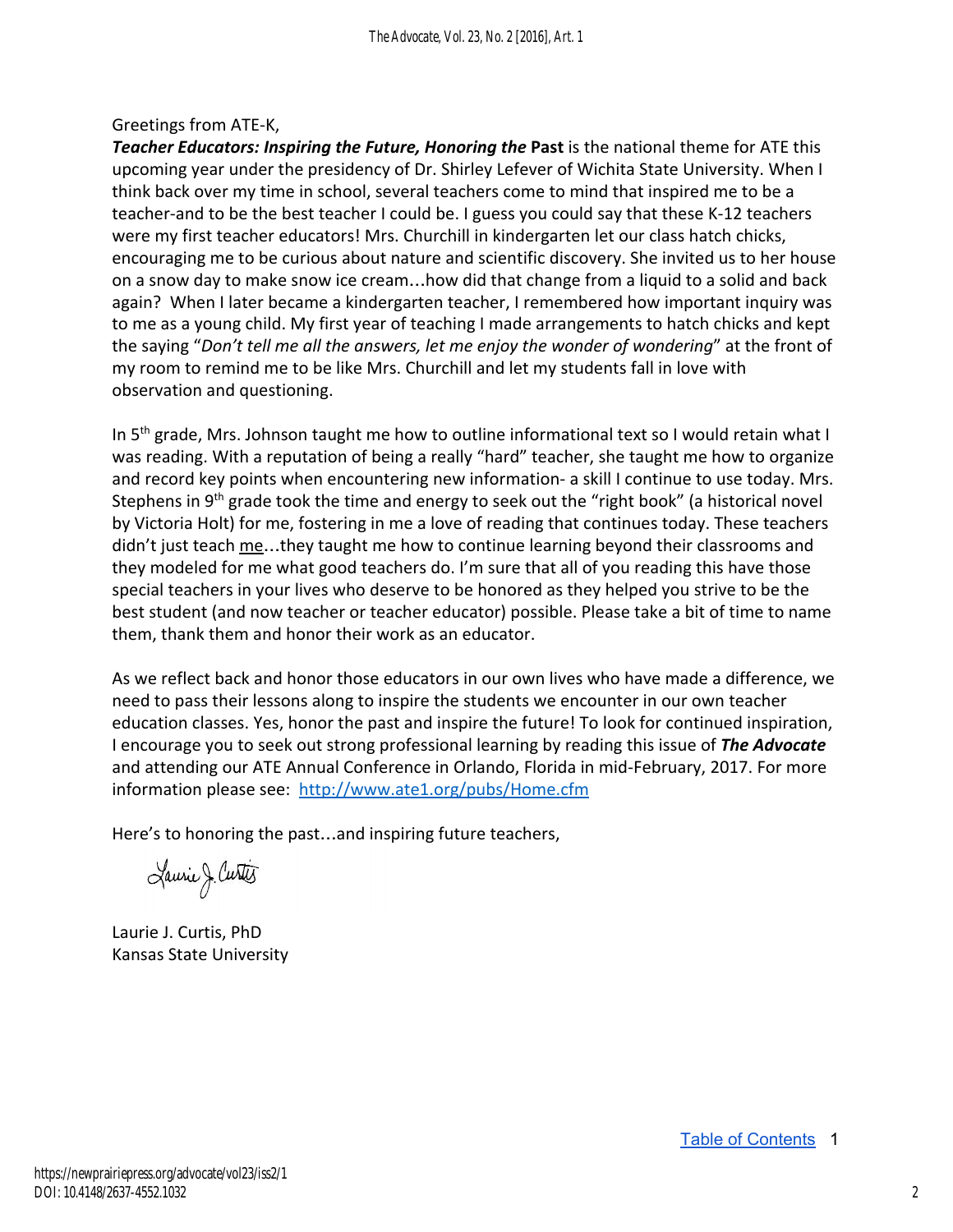## **Editor's Statement The ATE-K ADVOCATE Spring-Summer 2016**

The Association of Teacher Educators – Kansas (ATEK) provides a forum for sharing research, editorial comments and other ideas about education, especially teacher education in Kansas and across the country. The journal is online and can be accessed at: atekan.org. There is a link to us on the ATE (National) website.

ATE-K invites members as well as non members to submit manuscripts on research and best practices related to: Research in Teacher Education, Foundations, Technology, Supervision, Partnerships, Assessment, Professional Development, Curriculum, Innovations, Current Trends or "Theme Based" papers based on a tie in with a National ATE meeting.

The journal is peer-reviewed. A standard form for judging research papers is used. Typical categories include: Quality of Objectives, Quality of Review of Research, Techniques, Data Source, Analyses and Results, and finally, the implications for Teacher Education. Our reviewers are willing to make suggestions, ask for changes and pave the way for publishing your articles.

A fee of \$20.00 is required. The fee also pays for a yearly (school year) membership. This money is used to offset the costs for placing the journal online and to pay the web-content manager/layout editor. The editor is a volunteer. To check on membership and fee payment, please contact Dr. Tim Fry at Washburn University. ( tim.fry@washburn.edu )

Deadlines are found on our website, atekan.org. We generally publish twice a year.

Articles should be sent to me at: bquantic@yahoo.com . I live at 1213 N. Hamilton Cir. Derby, Kansas 67037

#### **Sincerely,**

**H.Bruce Quantic, Ed.D. Editor**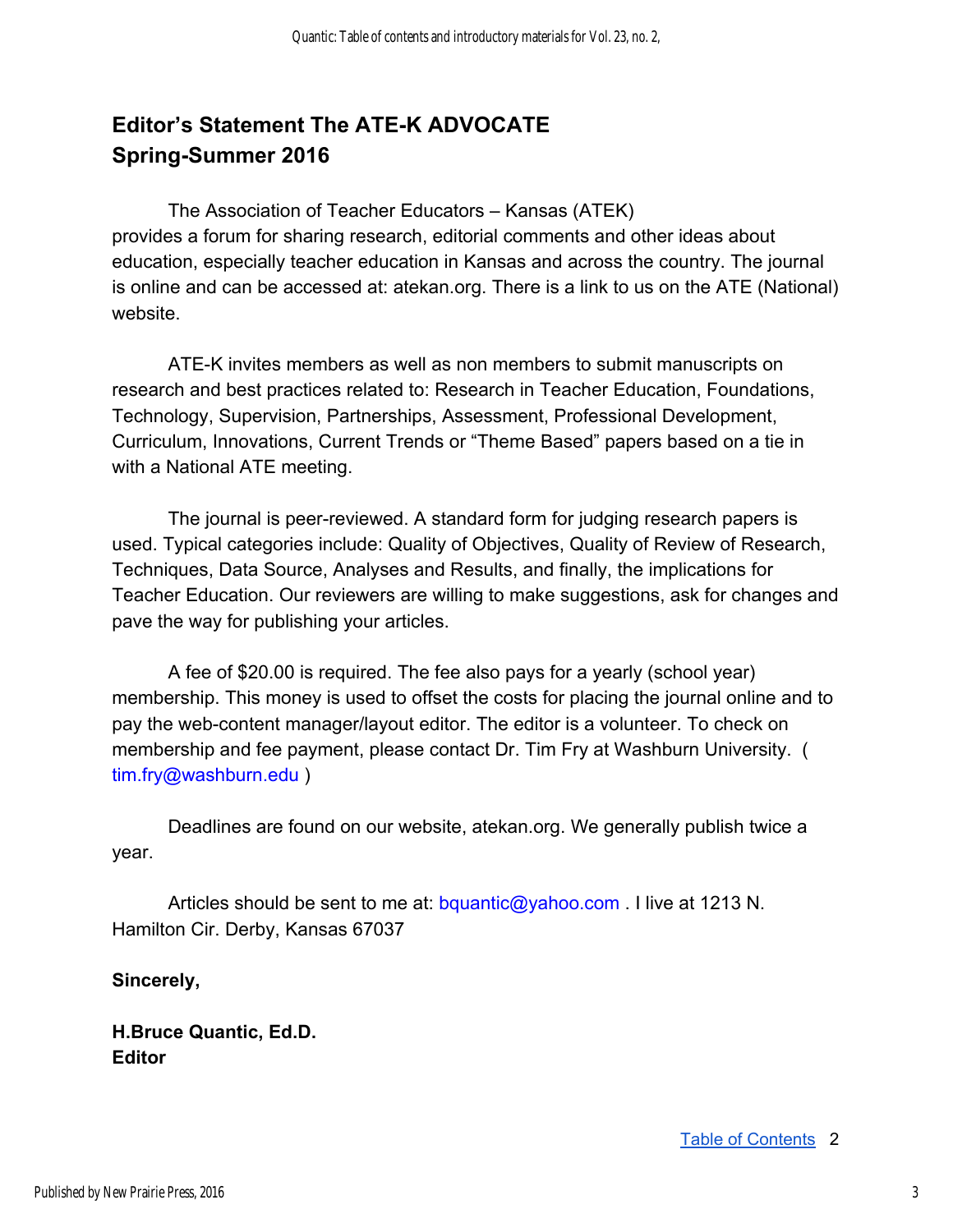# **THE ADVOCATE**

Spring - Summer 2016

 $\mathcal{L}_\text{max}$  , and the contract of the contract of the contract of the contract of the contract of the contract of the contract of the contract of the contract of the contract of the contract of the contract of the contr

| <b>Using Brain-Based Interventions to Address Ninth Grade Students' Misconceptions</b><br>about Newton's Laws: Descriptions of Secondary Teachers' Action Research |  |
|--------------------------------------------------------------------------------------------------------------------------------------------------------------------|--|
|                                                                                                                                                                    |  |
| Observation and Feedback in Walkthrough Visits: Traditional vs. Distance Supervision<br><b>Settings</b>                                                            |  |
|                                                                                                                                                                    |  |
| <b>Meaningful Movement and Literacy Content</b>                                                                                                                    |  |
|                                                                                                                                                                    |  |
| A Dialogic Approach to Supervision in the Practicum                                                                                                                |  |
|                                                                                                                                                                    |  |
| Parents' Perceptions of Heritage Languages in the Mid-West: Facing the Challenge of<br><b>Losing One's Native Language in Kansas</b>                               |  |
|                                                                                                                                                                    |  |
| An Examination of External Influences and Internal Issues Challenging Teacher<br><b>Education Today</b>                                                            |  |
|                                                                                                                                                                    |  |
| <b>Integrating Social-Emotional Learning to Improve Academic Achievement</b>                                                                                       |  |
|                                                                                                                                                                    |  |
| <b>Improving Reflection during Student Teaching with Technology</b>                                                                                                |  |
|                                                                                                                                                                    |  |